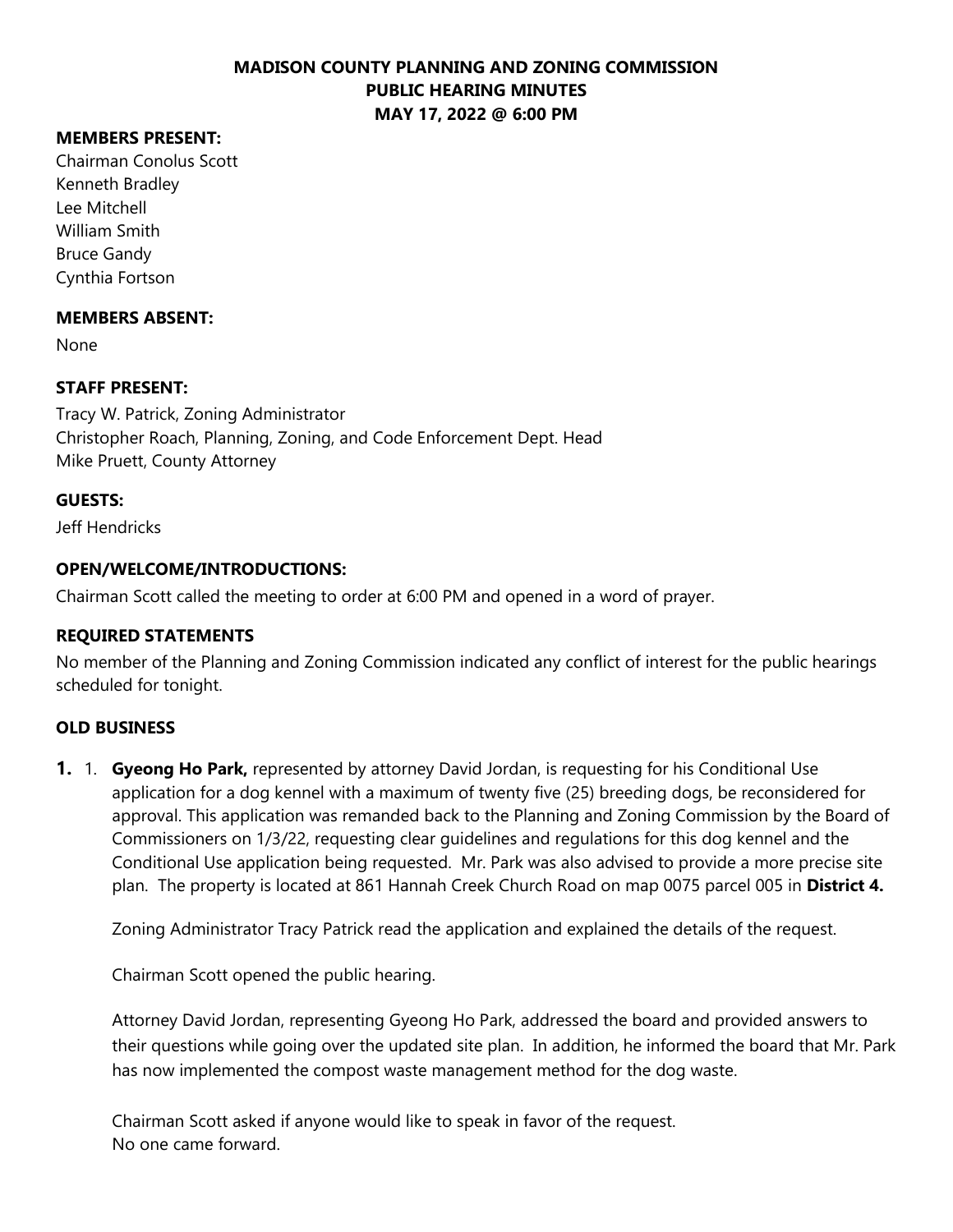Chairman Scott asked if anyone would like to speak in opposition to the request.

Mr. Phill Smith spoke in opposition to the request noting noise complaints.

Mr. Jordan addressed the board in rebuttal to Mr. Smith's complaints.

Chairman Scott closed the public hearing and the floor was opened for discussion.

There was discussion. The discussion was closed and a vote was taken.

A motion by Lee Mitchell and second by Bruce Gandy, the board voted to approve the conditional use request with the condition that there can only be a maximum of twenty-five (25) adult dogs on the property at all times.

The vote was as follows: Lee Mitchell, Kenneth Bradley, Cynthia Fortson, and Bruce Gandy voted YES. Chairman Scott and William Smith voted NO.

#### **NEW BUSINESS**

#### **2. Public Hearing Items:**

1. **Harold & Johnette Appleby** are requesting to rezone their 5.75 acre property from RR to A2 to combine with 5 acres from adjoining A2 property (0015/045A) to serve as a privacy buffer for a total of 10.75 acres. The property is located at 145 Stoy Smith Road on map 0015 parcel 047 in **District 1.**

Zoning Administrator Tracy Patrick read the application and explained the details of the request.

Chairman Scott opened the public hearing.

Mr. Harold Appleby addressed the board and stated their intentions regarding the request.

Chairman Scott asked if anyone would like to speak in favor of the request.

Mr. Gale Coleman spoke in favor of the request.

Chairman Scott asked if anyone would like to speak in opposition to the request. No one came forward.

There was discussion. The discussion was closed and a vote was taken.

A motion by Kenneth Bradley and second by Cynthia Fortson, the board voted to approve the rezone request with the condition that both tracts be combined into one.

The vote was as follows: William Smith, Lee Mitchell, Chairman Scott, Kenneth Bradley, Cynthia Fortson, and Bruce Gandy voted YES.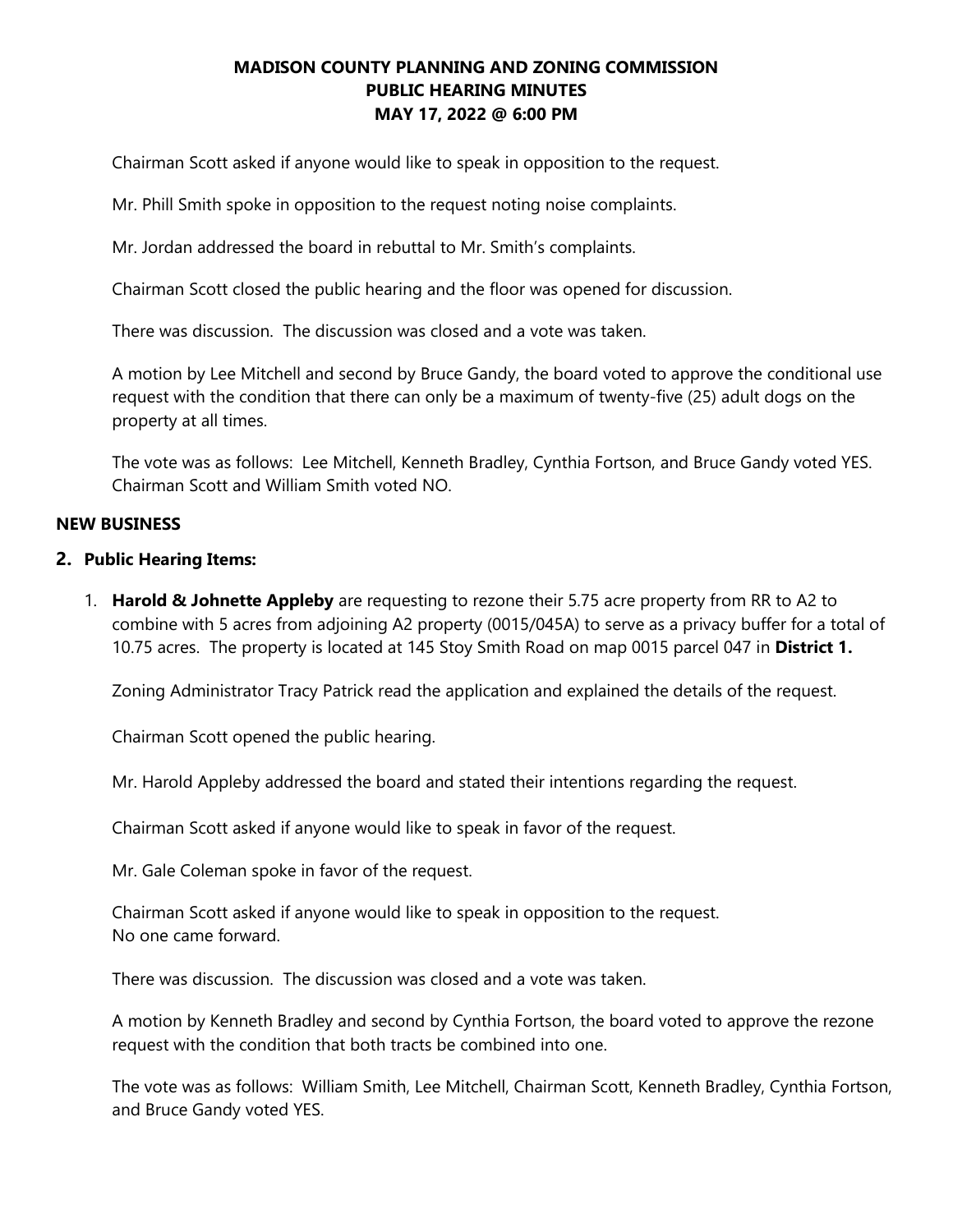2. **Jerry & Amy McEachin** are requesting a conditional use permit for their 38.92 acre A2 property to allow them to build and operate an event hall for weddings, birthday parties, and other family-oriented events. The property is located at 0 Hwy 29 S on map 0054 parcel 033 in **District 2.** (The property address has not yet been assigned because it is vacant property.)

Zoning Administrator Tracy Patrick read the application and explained the details of the request.

Chairman Scott opened the public hearing.

Mrs. Amy McEachin addressed the board and stated their intentions regarding the request and presented a PowerPoint presentation detailing their proposed event hall, future home, site plan, and three (3) proposed phases of their plans for the property.

Chairman Scott asked if anyone would like to speak in favor of the request. No one came forward.

Chairman Scott asked if anyone would like to speak in opposition to the request. No one came forward.

Ms. Tiffany Phillips asked to address the board and stated she was not in favor or in opposition to the request, but wanted to ask if all three (3) proposed phases would be voted on tonight.

The board stated that the vote tonight was for the event hall only, and said when the McEachin's wish to implement additional phases and activities beyond operating the event hall, they would have to apply for additional requests to be voted on individually.

Ms. Robin Claborn asked to address the board and stated she was not in favor or in opposition to the request, but had specific questions regarding the request.

There was discussion. The discussion was closed and a vote was taken.

A motion by Lee Mitchell and second by Chairman Scott, the board voted to approve the conditional use request with the condition that they keep a fifty (50') natural buffer between the subject and adjoining properties on the southeastern boundary.

The vote was as follows: William Smith, Lee Mitchell, Chairman Scott, Kenneth Bradley, Cynthia Fortson, and Bruce Gandy voted YES.

3. **Herschel & Mary Beth Dalton** are requesting to rezone two of their properties (0065/103, 0.5 acres) & (0065/108, 1.43 acres) from RR to A2 to combine with adjoining A2 properties (0065/104, 1.41acres) &

(0065/106, 3.71 acres) for a total of four parcels being combined into one tract with a total acreage of approximately 7.05 acres to sell. The properties are located near 2570 Hwy 191 in **District 4.** 

Zoning Administrator Tracy Patrick read the application and explained the details of the request.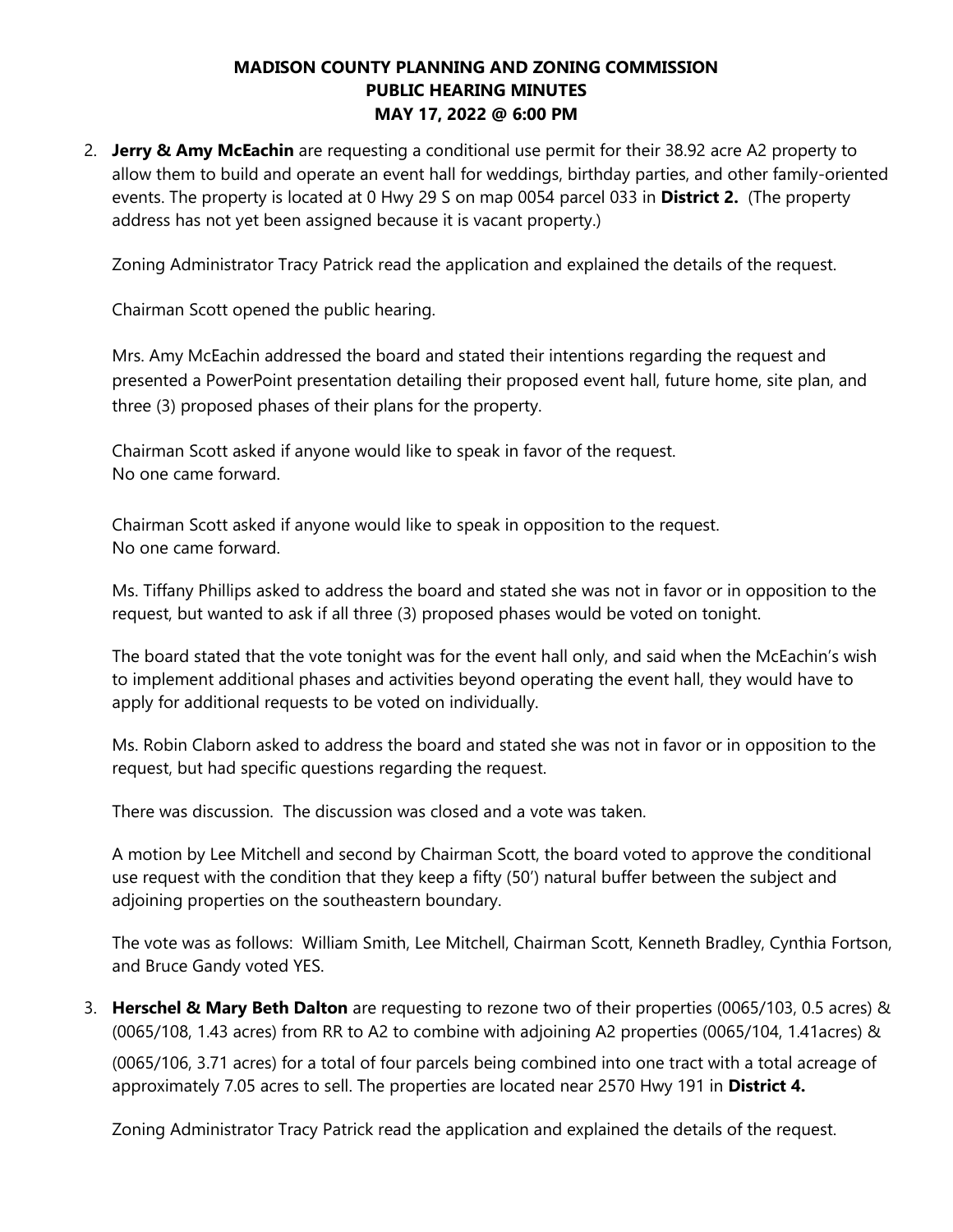Chairman Scott opened the public hearing.

Applicant Charles Jones addressed the board and stated the property owner's intentions regarding the request.

Chairman Scott asked if anyone would like to speak in favor of the request. No one came forward.

Chairman Scott asked if anyone would like to speak in opposition to the request. No one came forward.

There was discussion. The discussion was closed and a vote was taken.

A motion by Cynthia Fortson and second by William Smith, the board voted to approve the rezone request.

The vote was as follows: William Smith, Lee Mitchell, Chairman Scott, Kenneth Bradley, Cynthia Fortson, and Bruce Gandy voted YES.

4. **John Michael Barton** is requesting to rezone a portion (2.01 acres) of his 14.49 acre property from A2 to RR to gift his uncle, Paul Waddell, exactly 2.01 acres that his uncle has lived on for 45 years. The property is located at 7709 Nowhere Road on map 0016 parcel 103-01 in **District 1.**

Zoning Administrator Tracy Patrick read the application and explained the details of the request.

Chairman Scott opened the public hearing.

Applicant Paul Waddell addressed the board and stated the property owner's intentions regarding the request. Mr. Waddell is the property owner's uncle.

Chairman Scott asked if anyone would like to speak in favor of the request. No one came forward.

Chairman Scott asked if anyone would like to speak in opposition to the request. No one came forward.

There was discussion. The discussion was closed and a vote was taken.

A motion by Kenneth Bradley and second by Bruce Gandy, the board voted to approve the rezone request.

The vote was as follows: William Smith, Lee Mitchell, Chairman Scott, Kenneth Bradley, Cynthia Fortson, and Bruce Gandy voted YES.

### **3. CONSIDER AMENDING THE ZONING ORDINANCE**